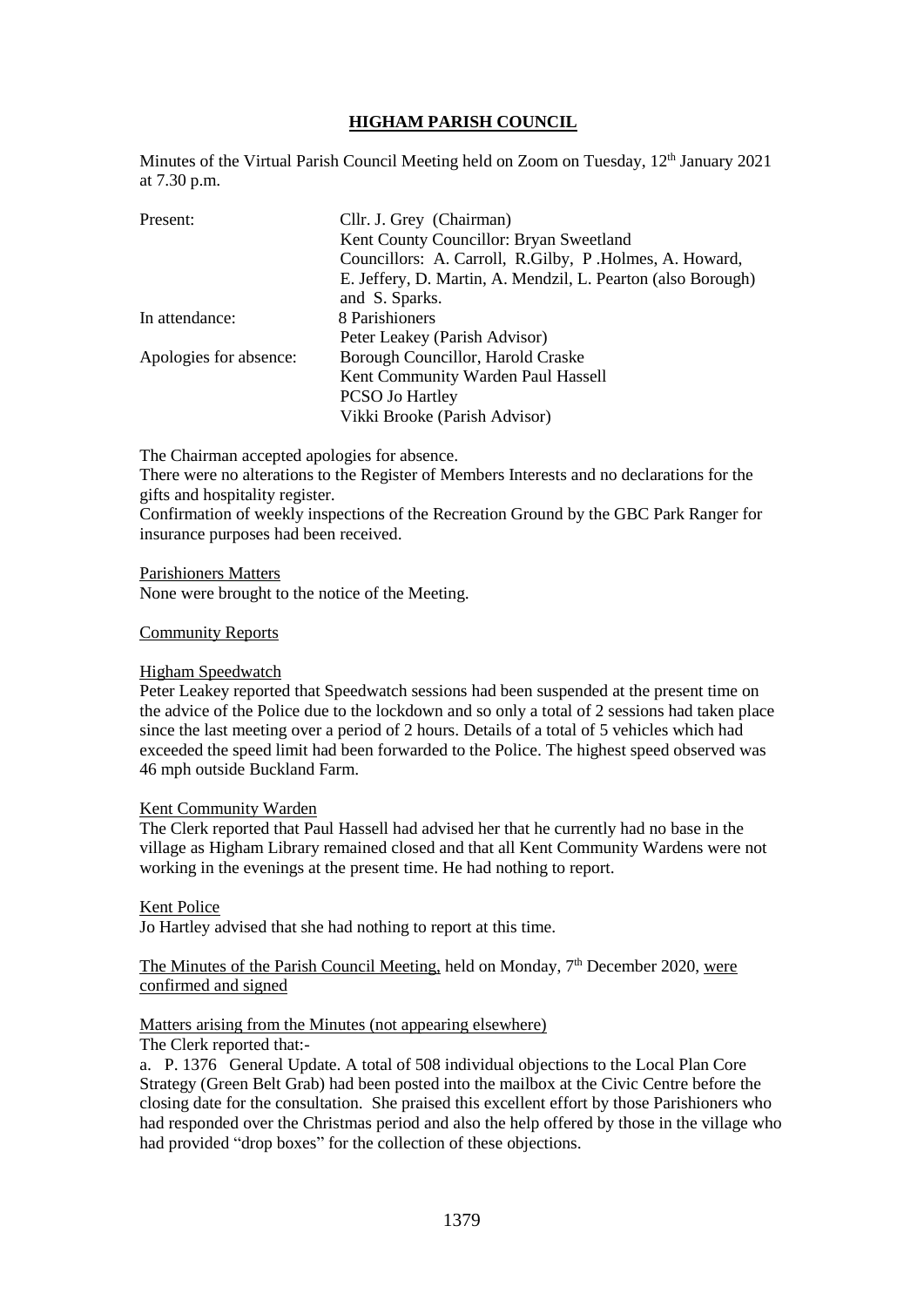## Highway Improvement Plan

Cllr.Sparks had distributed an update of this document to all Councillors prior to the meeting. Cllr. Sparks reported that although the new pub landlord at the Gardeners Arms was in agreement with the double yellow lines being installed around the curve and on the other side of the road, the Post Office was now unsure. The Clerk agreed to provide evidence that the cheque for £1385 for the TROs had been cashed by Kent Highways. Maps had now been produced for the "unsuitable for HGVs" signs for the junctions of both Forge Lane and Villa Road with the A226 and these would be paid for by KCC. Local farmers might need to be given an exemption to allow access for work. Nuralite planned a one-way system for the site development and may be required to provide the necessary signage for this. A redesign of the kerb area might solve the problems with parking on the verge near to the chicane to School Lane. Continuing problems to the Gads Hill lay- by would continue to be monitored in conjunction with PCSO Jo Hartley. The re-painting of the white lines to the Chequers Street junction could not take place until the GBC review of parking restrictions in the area was complete. Suggestions would be welcomed for improvements to the lay-by in Crutches Lane. The original TRO document for the cycle lane on the A226 could not be located. Although the disabled parking bay to Forge Lane outside the Library had now been installed there was insufficient width for those planned at Higham Primary School and the frontage outside the Parade of shops was privately owned.

#### Update on Nuralite Planning Application

Following the decision taken by the Borough Council at the recent Planning Board Meeting to grant permission for the Nuralite Planning application, the Parish Council had placed information on both the website and Facebook page including a statement provided by Borough Councillor Harold Craske and another from the Parish Council. Further updates would be given in due course. Cllr. Martin agreed to write to Network Rail regarding the shared use of Canal Road whilst the site development took place.

#### Village Grant application form

Cllr. Gilby had circulated the new Village Grant application form to all Members for consdideration prior to the meeting. It was agreed to place it on the website but to be prepared to re-visit this issue if the form should prove to be too complicated.

## Higham Memorial Hall – funding

The Clerk reported that the Parish Council had offered grant aid funding to the Memorial Hall Committee to cover outgoings and costs relating to the building whilst it remained closed due to the COVID regulations.

## Dates for Parish Council meetings in 2021

The Clerk had circulated a list of dates for virtual Parish Council meetings on Zoom for the forthcoming year to all Members prior to the meeting. It was agreed that this would also be displayed on the website and placed in the forthcoming Annual Parish Newsletter for Parishioners.

## No COVID vaccinations available at Higham Surgery

The Chairman reported that several Parishioners had told him that the COVID vaccination would not be offered at Higham Surgery. Adam Holloway M.P. had contacted the Clerk to discuss this matter having seen this agenda item on the website. It was understood that he had already visited Higham Surgery and was in the process of speaking to the local CCG in conjunction with the MP for Rochester and Strood, Kelly Tollhurst. As soon as further information was to hand it would be placed on the website.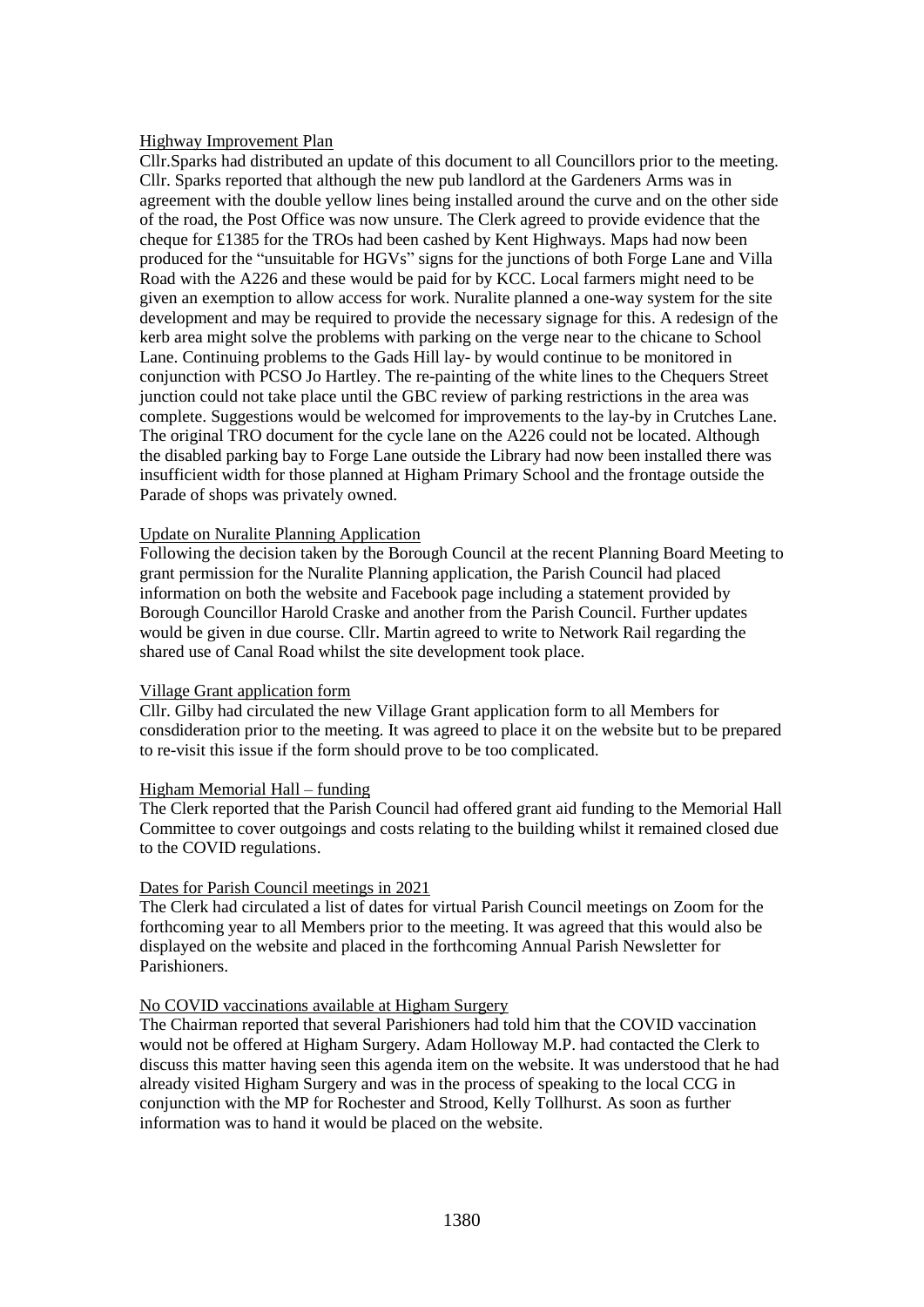# Councillors' Matters.

# County.

Cllr. Sweetland confirmed that Members grants for the new financial year were to be halved and, although the KCC elections would be held in May, they would not be available until October 2021.He understood that Kent Highways would not be holding any more meetings with Parish Councillors but would communicate by email and post only. The KCC budget increase this year would be 5% made up of 2% increase for Council Tax and 3% for Adult Social Care. In answer to a question from Cllr. Sparks he agreed to look into the question of grants for Community Village Halls and in particular the deadline for applications which it was believed had been at the end of December 2020.

# Borough.

Cllr. Pearton reported that all meetings were now being held on Zoom. There was concern regarding the high level of COVID cases being recorded in Gravesham which was currently the highest in the County.

# Parish.

Cllr. Howard raised the question of the silver car which was still parked to the Landway. The Clerk confirmed that it had already been reported to Paul Hassell. Cllr. Mendzil advised that she had to get the car removed so that the new play equipment could be delivered and that the vehicle belonged to the daughter of someone who lived in Gordon Villas.

The Chairman reported that more potholes had opened up on the railway bridge.. Cllr. Martin suggested adding this to the Highways Improvement Plan and confirmed that KCC had removed the expansion joints to the bridge many years ago and he believed that this was why the tarmac kept cracking.

Cllr. Pearton asked if there had been any progress with the repair to the wire netting on the railway bridge. The Clerk was given some suggestions of who to chase to resolve this matter.

## Reports.

a. Planning. The following planning applications had been received by the Planning Committee:-

Appln. no. 20201284 Sunnyside, Dillywood Lane

Erection of a balcony to rear and erection of a double garage.

Appln. no. 20201313 15, High View

Demolition of existing garage and erection of a single storey side extension with integrated garage.

Appln. no. 20201330 38, Walmers Avenue

Reconfiguration of roof with insertion of dormers in front, rear and side roof slopes and conversion of roof space.

Appln. no. 20201334 5, Fairview Drive

Retention of an outbuilding in rear garden for use as a summer house and for domestic storage.

## Finance.

The Clerk asked for approval for the items shown below, this being proposed by Cllr. Pearton, seconded by Cllr. Holmes and agreed by all Members.

| Clerks salary (December)                         | 1159.71 |
|--------------------------------------------------|---------|
| KCC (LGPS December)                              | 490.77  |
| HMRC (PAYE/NI December)                          | 202.06  |
| GBC (business rates for Pavilion until March 21) | 909.00  |